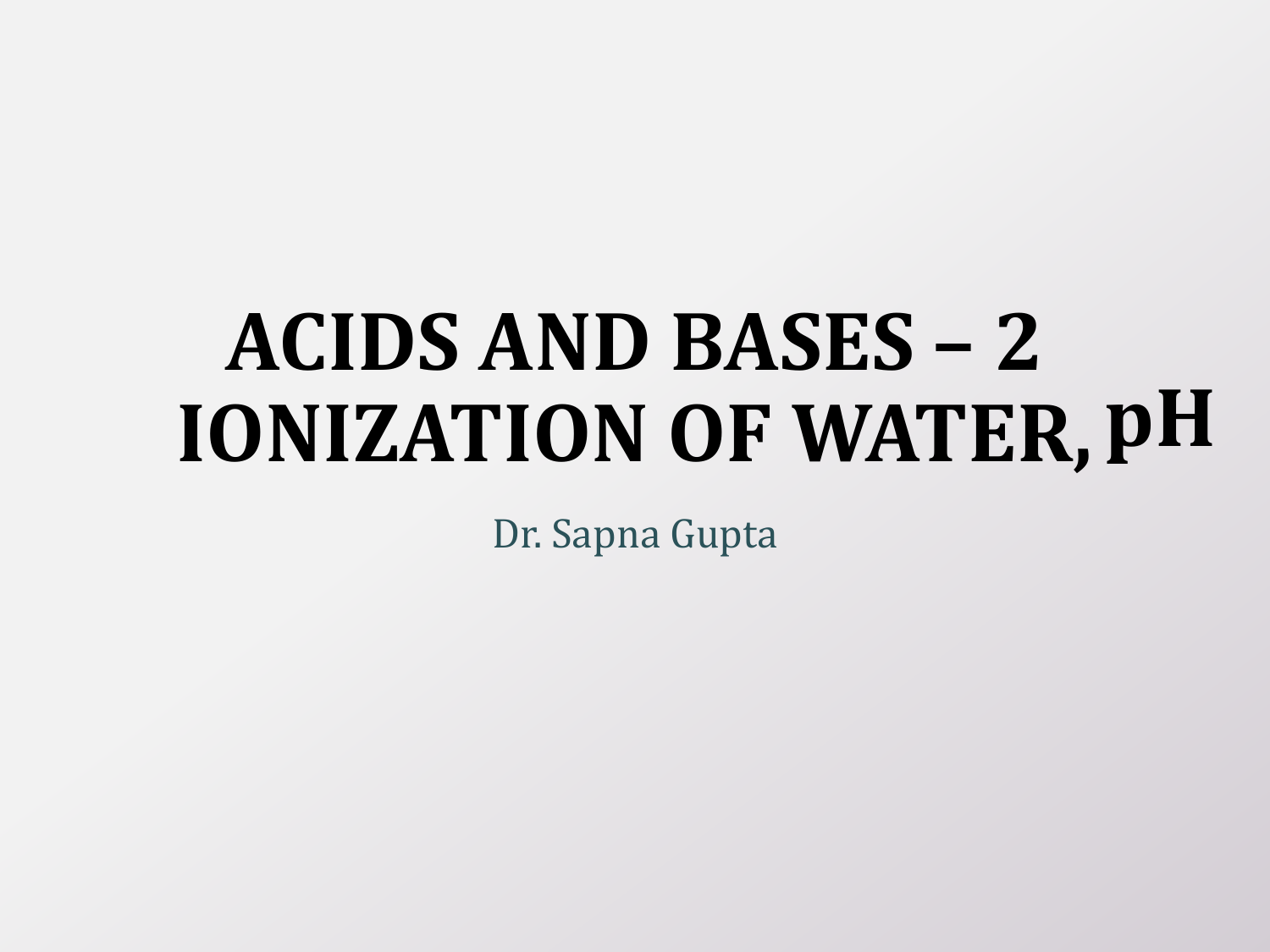#### **IONIZATION OF WATER**

#### **Self-Ionization of Water**

 $H_2O(l) + H_2O(l) \implies H_3O^+(aq) + OH^-(aq)$ Base Acid Conj. Acid Conj. base

We call the equilibrium constant the ion-product constant,  $K_{w}$ 

 $K_{\rm w}$  = [H<sub>3</sub>O<sup>+</sup>][OH<sup>-</sup>] At 25°C,  $K_{\rm w}$  = 1.0 × 10<sup>-14</sup>

As temperature increases, the value of  $K_w$  increases.

Solutions can be characterized as

Acidic:  $[H_3O^+] > 1.0 \times 10^{-7} M$ Neutral:[H3O<sup>+</sup> ] = 1.0 × 10−7 *M* Basic:  $[H_3O^+] < 1.0 \times 10^{-7} M$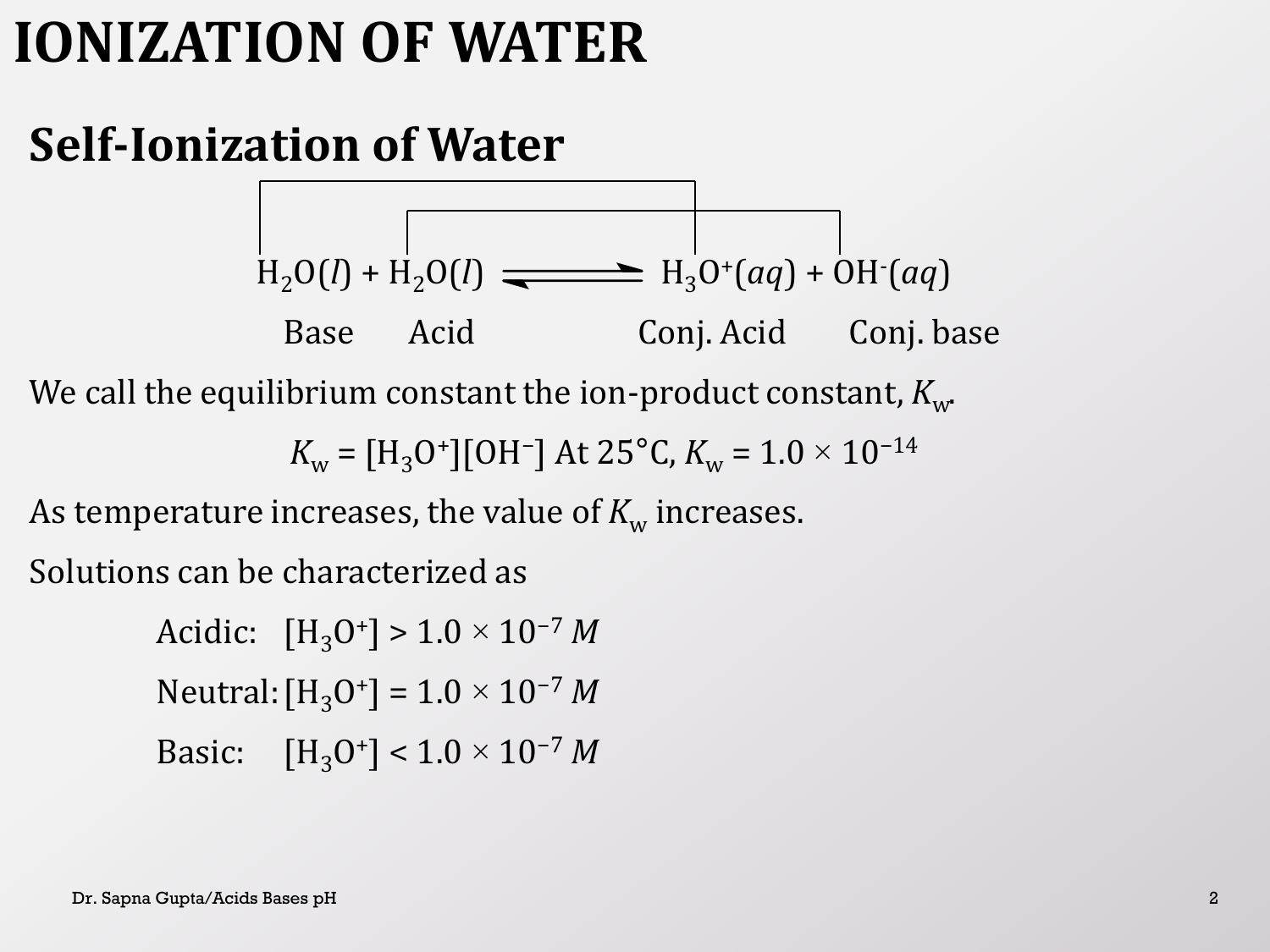#### **EXAMPLE: CALCULATION OF CONCENTRATIONS**

Calculate the hydronium and hydroxide ion concentration at 25°C in

- a. 0.10 *M* HCl
- b.  $1.4 \times 10^{-4} M \text{ Mg}(\text{OH})_2$

#### **Solution:**

- a. When HCl ionizes, it gives H<sup>+</sup> and Cl<sup>-</sup>. So  $[H^+] = [Cl^-] = [HCl] = 0.10$  M.
- b. When  $\mathrm{Mg(OH)}_{2}$  ionizes, it gives  $\mathrm{Mg^{2+}}$  and 2 OH<sup>-</sup>. So 2[OH<sup>-</sup>] = 2(1.4 × 10<sup>-4</sup> *M*) = 2.8 × 10<sup>-4</sup> M.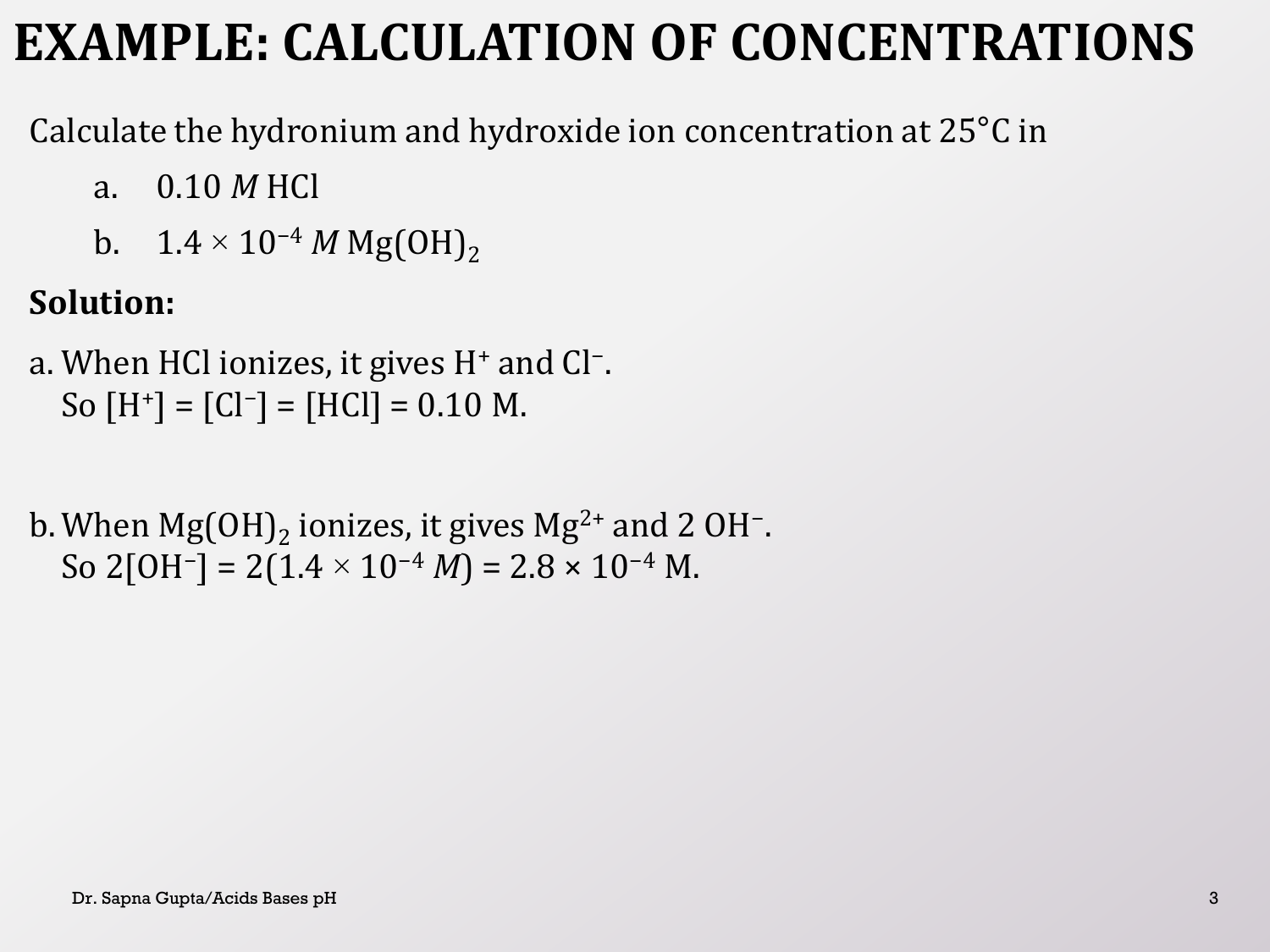# **CALCULATING pH**

 $pH = -log[H<sub>3</sub>O<sup>+</sup>]$ 

And inverse:  $[H_3O^+] = 10^{-pH}$ 

- When  $pH = 7$ , the solution is neutral ([H<sub>3</sub>O<sup>+</sup>] = 1.0 × 10<sup>-7</sup> *M*).
- When pH < 7.00, the solution is acidic ([H3O<sup>+</sup> ] > 1.0 × 10−7 *M*).
- When pH > 7.00, the solution is basic ([H3O<sup>+</sup> ] < 1.0 × 10−7 *M*).

| Copyright © The McGraw-Hill Companies, Inc. Permission required for reproduction or display. |                                                                            |       |              |  |  |  |
|----------------------------------------------------------------------------------------------|----------------------------------------------------------------------------|-------|--------------|--|--|--|
| <b>TABLE 16.3</b>                                                                            | Benchmark pH Values for a Range of Hydronium Ion<br>Concentrations at 25°C |       |              |  |  |  |
| $[H_3O^+](M)$                                                                                | $-$ log $[H_3O^+]$                                                         | pH    |              |  |  |  |
| 0.10                                                                                         | $-\log(1.0 \times 10^{-1})$                                                | 1.00  |              |  |  |  |
| 0.010                                                                                        | $-\log(1.0 \times 10^{-2})$                                                | 2.00  |              |  |  |  |
| $1.0 \times 10^{-3}$                                                                         | $-\log(1.0 \times 10^{-3})$                                                | 3.00  |              |  |  |  |
| $1.0 \times 10^{-4}$                                                                         | $-\log(1.0 \times 10^{-4})$                                                | 4.00  |              |  |  |  |
| $1.0 \times 10^{-5}$                                                                         | $-\log(1.0 \times 10^{-5})$                                                | 5.00  |              |  |  |  |
| $1.0 \times 10^{-6}$                                                                         | $-\log(1.0 \times 10^{-6})$                                                | 6.00  | Acidic       |  |  |  |
| $1.0 \times 10^{-7}$                                                                         | $-\log(1.0 \times 10^{-7})$                                                | 7.00  | Neutral      |  |  |  |
| $1.0 \times 10^{-8}$                                                                         | $-\log(1.0 \times 10^{-8})$                                                | 8.00  | <b>Basic</b> |  |  |  |
| $1.0 \times 10^{-9}$                                                                         | $-\log(1.0 \times 10^{-9})$                                                | 9.00  |              |  |  |  |
| $1.0 \times 10^{-10}$                                                                        | $-\log(1.0 \times 10^{-10})$                                               | 10.00 |              |  |  |  |
| $1.0 \times 10^{-11}$                                                                        | $-\log(1.0 \times 10^{-11})$                                               | 11.00 |              |  |  |  |
| $1.0 \times 10^{-12}$                                                                        | $-\log(1.0 \times 10^{-12})$                                               | 12.00 |              |  |  |  |
| $1.0 \times 10^{-13}$                                                                        | $-\log(1.0 \times 10^{-13})$                                               | 13.00 |              |  |  |  |
| $1.0 \times 10^{-14}$                                                                        | $-\log(1.0 \times 10^{-14})$                                               | 14.00 |              |  |  |  |

Copyright © The McGraw-Hill Companies, Inc. Permission required for reproduction or display.

|                           | <b>TABLE 16.4</b>        | pH Values of Some Common Fluids |                   |               |
|---------------------------|--------------------------|---------------------------------|-------------------|---------------|
|                           | <b>Fluid</b>             | pH                              | <b>Fluid</b>      | pH            |
|                           | Stomach acid             | 1.0                             | Saliva            | $6.4 - 6.9$   |
|                           | Lemon juice              | 2.0                             | Milk              | 6.5           |
|                           | Vinegar                  | 3.0                             | Pure water        | 7.0           |
|                           | Grapefruit juice         | 3.2                             | <b>Blood</b>      | $7.35 - 7.45$ |
|                           | Orange juice             | 3.5                             | <b>Tears</b>      | 7.4           |
|                           | Urine                    | $4.8 - 7.5$                     | Milk of magnesia  | 10.6          |
| Dr. Sapna Gupta/Acids Bas | Rainwater (in clean air) | 5.5                             | Household ammonia | 11.5          |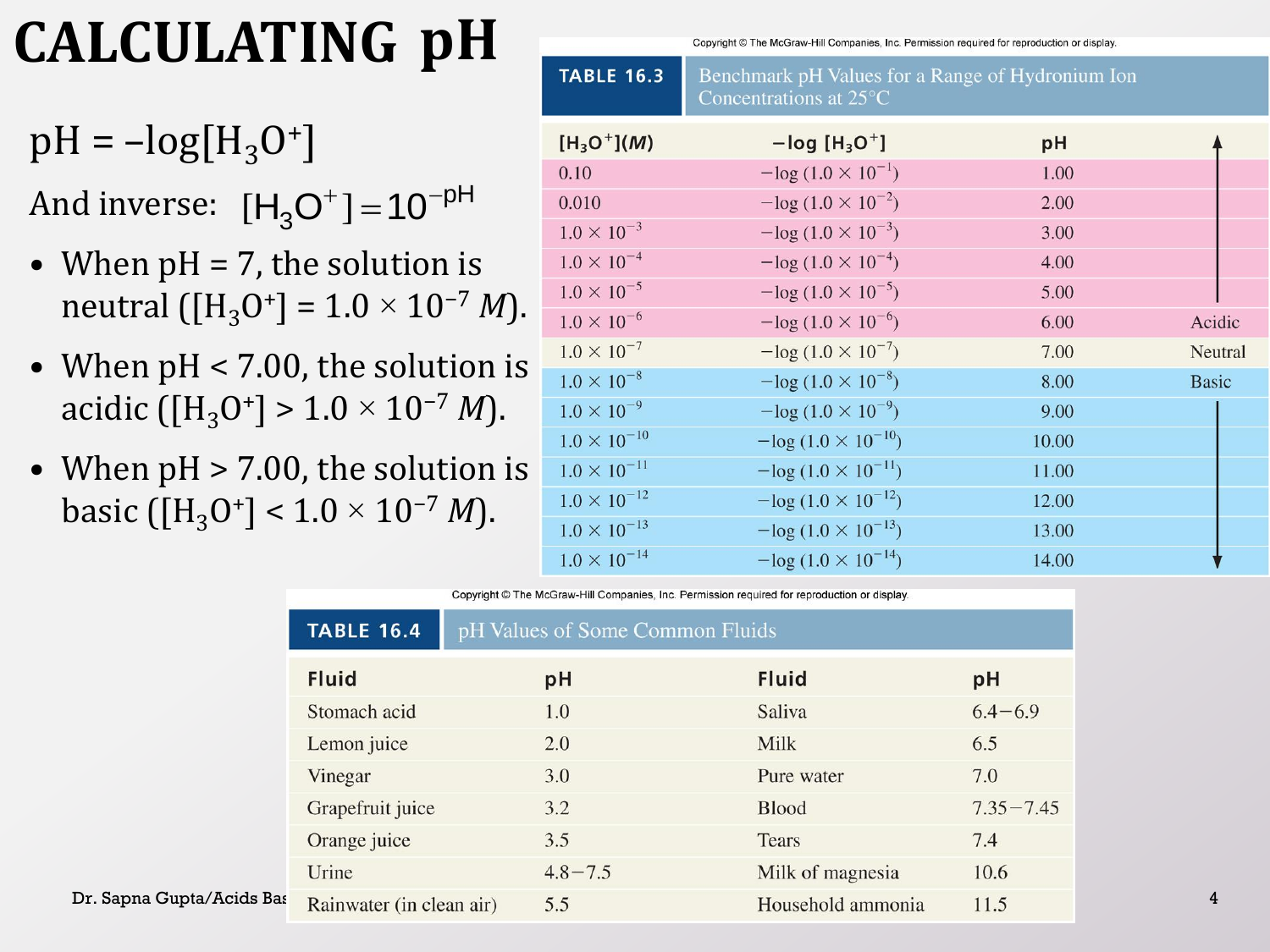## **EXAMPLE: CALCULATING pH**

1) What is the pH of a solution that has a hydronium ion concentration of  $6.5 \times 10^{-5}$ *M*?

$$
pH = -log[H3O+]
$$
  
 
$$
pH = -log[6.54 \times 10^{-5}]
$$
  
 
$$
pH = 4.19
$$

2) What is the hydronium ion concentration of a solution with pH 3.65?

$$
[H_3O^+] = 10^{-pH}
$$
  

$$
[H_3O^+] = 10^{-3.65}
$$
  

$$
[H_3O^+] = 2.2 \times 10^{-4}
$$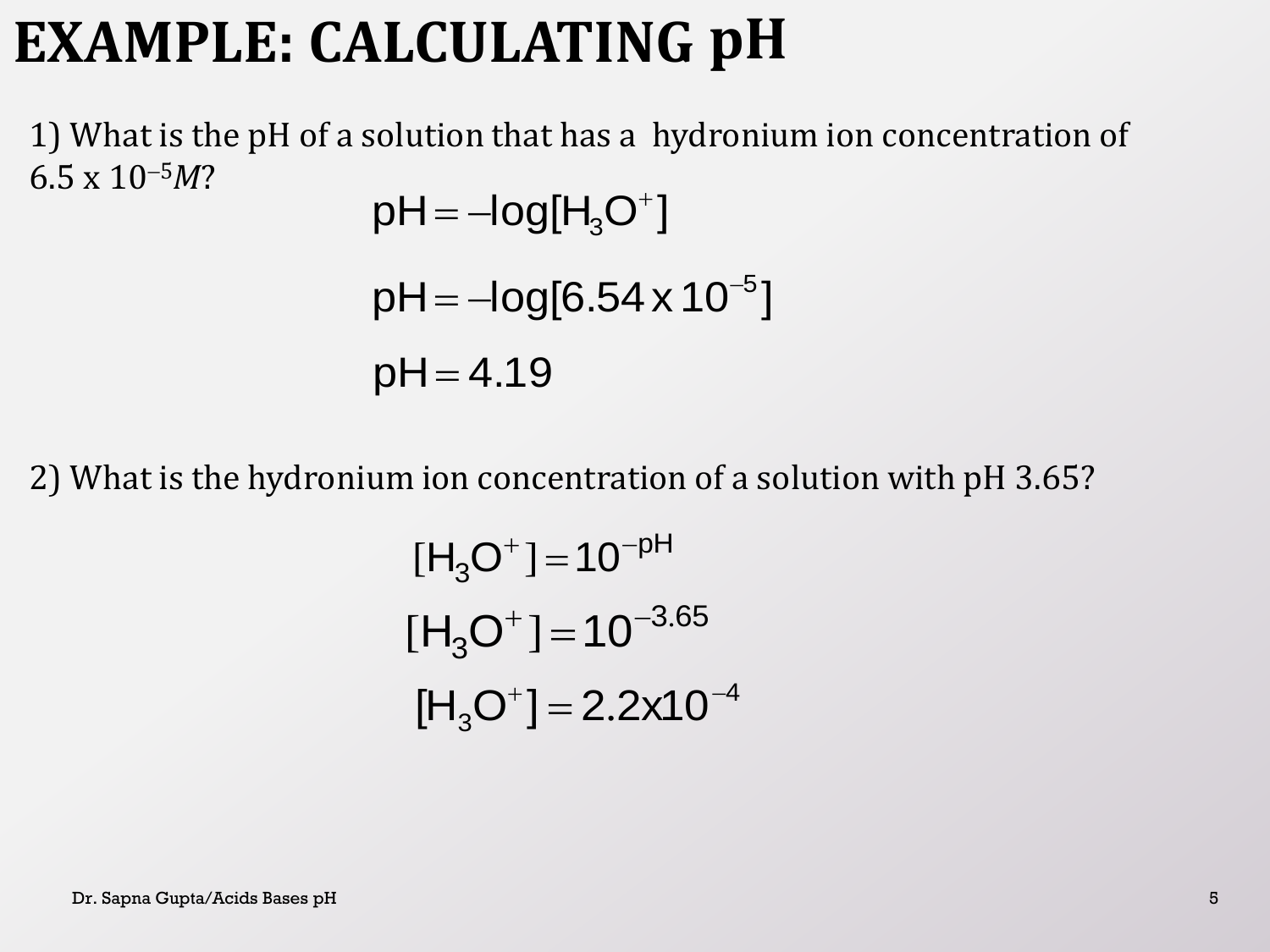# $pH$  ,  $pOH$   $AND$   $K_W$

• pOH can be calculated just like pH.

 $pOH = -log[OH^-]$  $[OH^-] = 10^{-pOH}$ 

•  $K_W$  is the hydronium ion and hydroxide ion concentrations; so p $K_W$  is the addition of pH and pOH.

> $w = 113$  $K_w = [H_3O^+] [OH^-]$

 $K_{\text{w}} = [H_3O^+][OH^-]$ <br>p $K_{\text{w}} =$ pH+pOH=14.00

• Next slide has all relationships…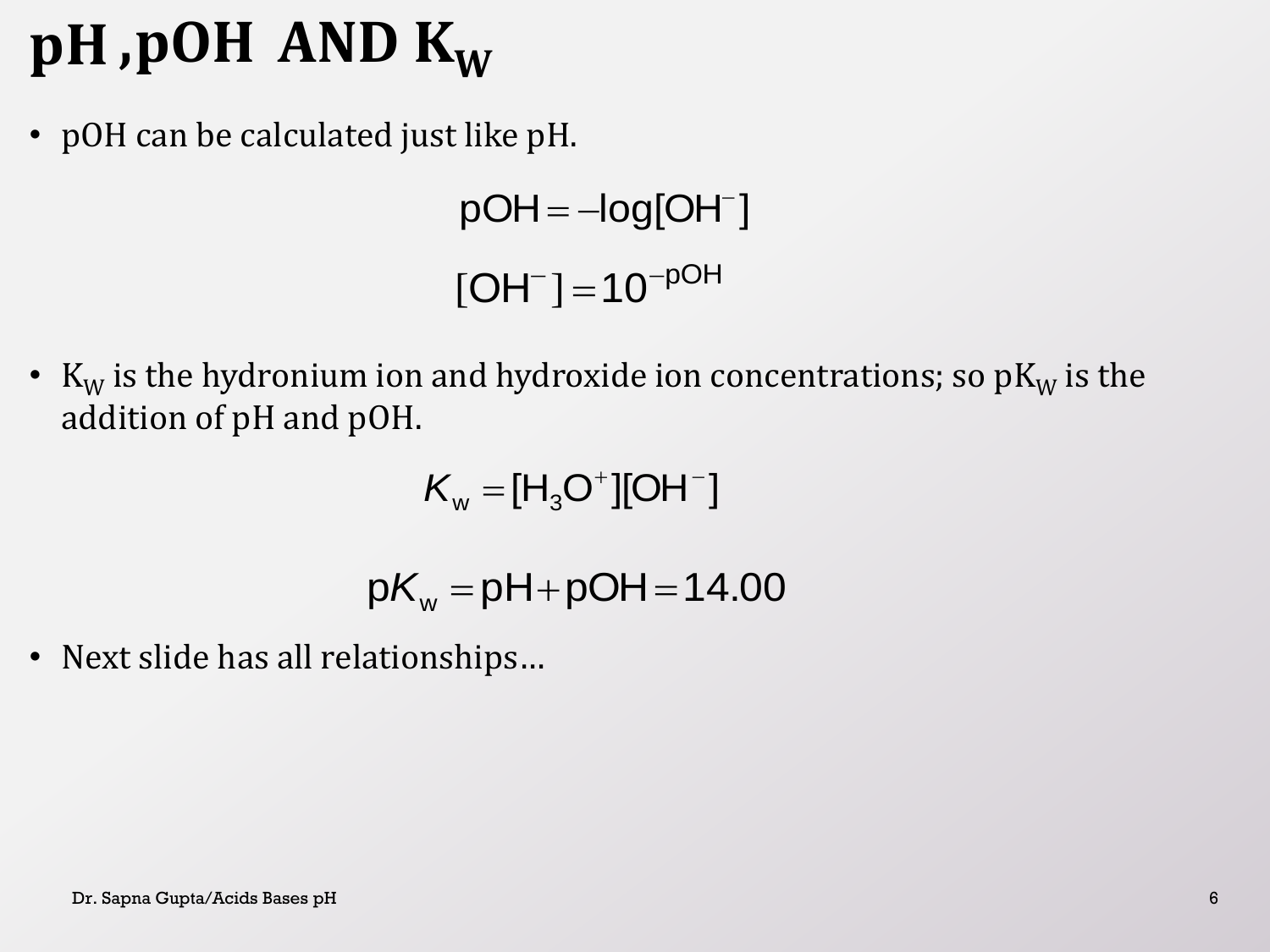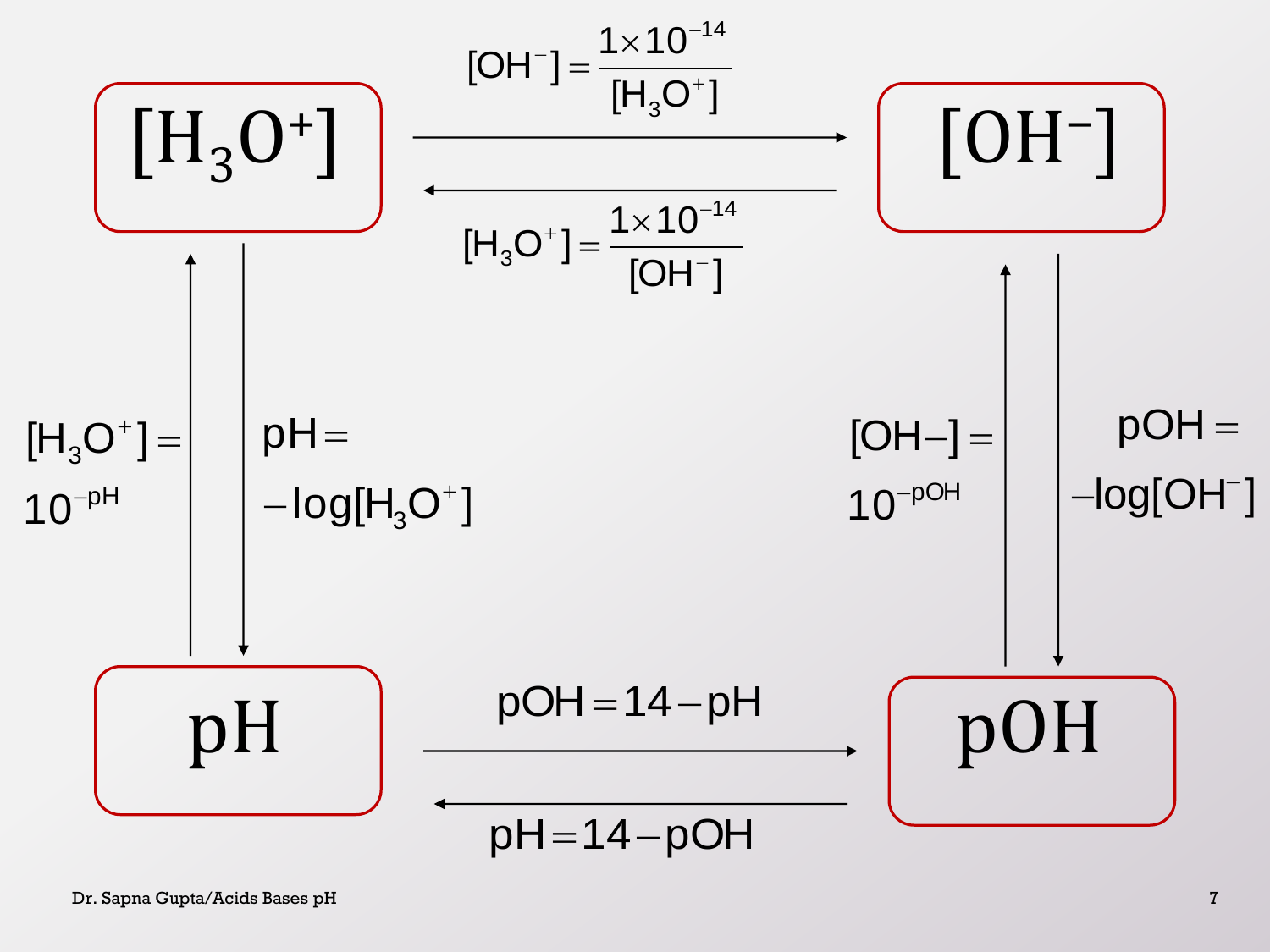## **EXAMPLE - pOH**

1) What is the pOH of a solution that has a hydroxide ion concentration of  $4.3 \times 10^{-2}$ *M*?

pOH = –log[OH<sup>-</sup> ]<br>pOH = –log[4.3 x<br>pOH = 1.37  $=-log[OH^{-}$  $pOH = -log[4.3 \times 10^{-2}]$ 

2) What is the hydroxide ion concentration of a solution with pOH 8.35?

 $[OH^-] = 10^{-pOH}$ .  $[OH^-] = 10^{-8.35}$  $[OH^-] = 4.5 \times 10^{-9}$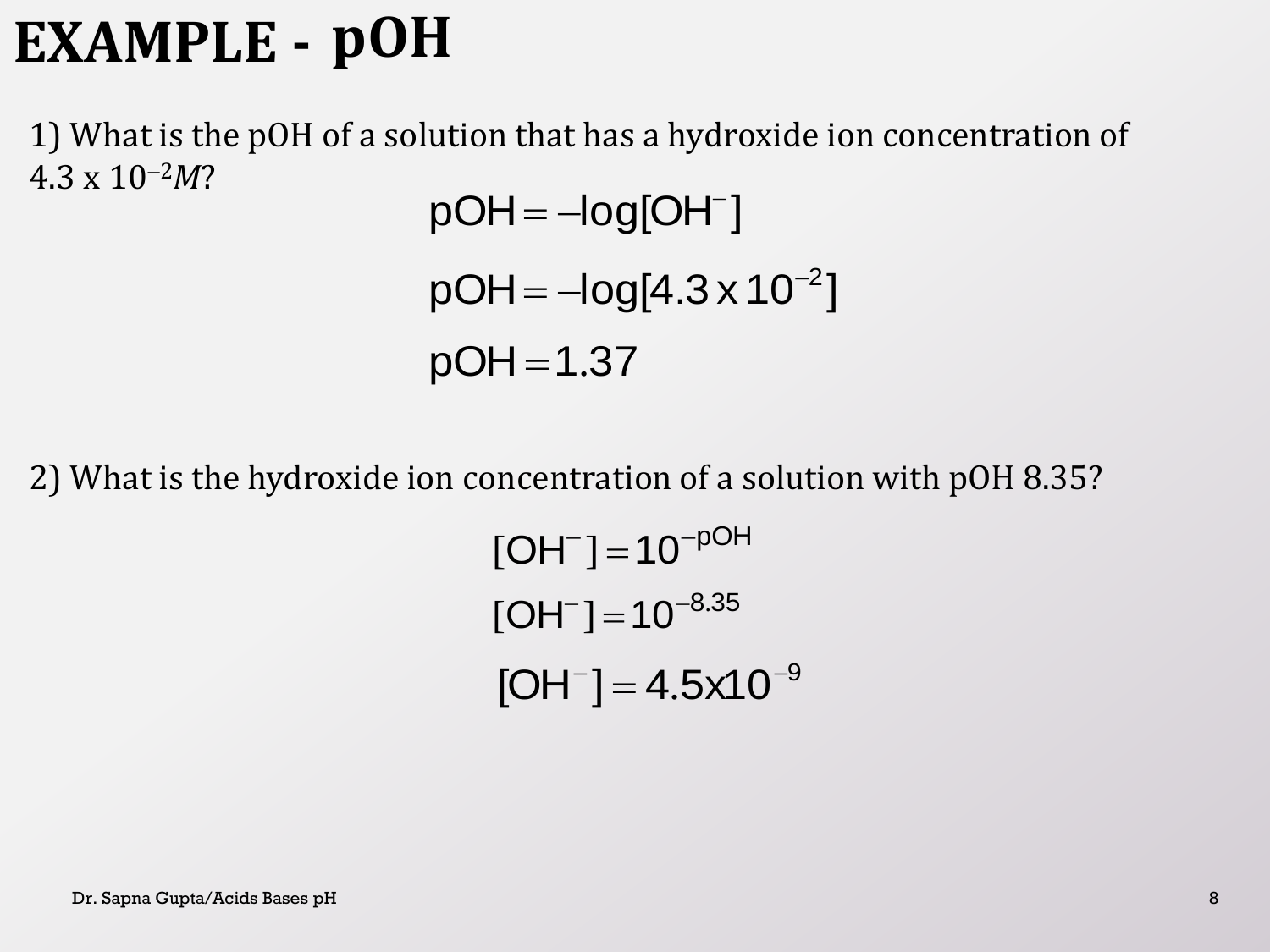## **STRONG ACIDS AND BASES**

- All strong acids and bases ionize completely; so their concentrations can be used to calculate the pH and pOH.
- For diprotic acids, e.g. sulfuric acid only the first ionization reactions is measured; on the contrary dihydroxide bases will ionize to give two hydroxides in solution.

| <b>Strong Acid</b>             | <b>Ionization Reaction</b>                                                                                                                                                                                                                                                                                                                                           |
|--------------------------------|----------------------------------------------------------------------------------------------------------------------------------------------------------------------------------------------------------------------------------------------------------------------------------------------------------------------------------------------------------------------|
| Hydrochloric acid              | $HCl(aq) + H_2O(l) \longrightarrow H_3O^+(aq) + Cl^-(aq)$                                                                                                                                                                                                                                                                                                            |
| Hydrobromic acid               | $HBr(aq) + H_2O(l) \longrightarrow H_3O^+(aq) + Br^-(aq)$                                                                                                                                                                                                                                                                                                            |
| Hydroiodic acid                | $HI(aq) + H_2O(l) \longrightarrow H_3O^+(aq) + I^-(aq)$                                                                                                                                                                                                                                                                                                              |
| Nitric acid                    | $HNO3(aq) + H2O(l) \longrightarrow H3O+(aq) + NO3(aq)$                                                                                                                                                                                                                                                                                                               |
| Chloric acid                   | $HClO3(aq) + H2O(l) \longrightarrow H3O+(aq) + ClO3-(aq)$                                                                                                                                                                                                                                                                                                            |
| Perchloric acid                | $HClO4(aq) + H2O(l) \longrightarrow H3O+(aq) + ClO4-(aq)$                                                                                                                                                                                                                                                                                                            |
| Sulfuric acid                  | $H_2SO_4(aq) + H_2O(l) \longrightarrow H_3O^+(aq) + HSO_4^-(aq)$                                                                                                                                                                                                                                                                                                     |
|                                | <b>Group 1A hydroxides</b><br>LiOH(aq) $\longrightarrow$ Li <sup>+</sup> (aq) + OH <sup>-</sup> (aq)<br>NaOH(aq) $\longrightarrow$ Na <sup>+</sup> (aq) + OH <sup>-</sup> (aq)<br>$KOH(aq) \longrightarrow K^+(aq) + OH^-(aq)$<br>$RbOH(aq) \longrightarrow Rb^+(aq) + OH^-(aq)$<br>$CSOH(aq) \longrightarrow Cs^{+}(aq) + OH^{-}(aq)$<br><b>Group 2A hydroxides</b> |
| Dr. Sapna Gupta/Acids Bases pH | $Ca(OH)_{2}(aq) \longrightarrow Ca^{2+}(aq) + 2OH^{-}(aq)$<br>$Sr(OH)2(aq) \longrightarrow Sr^{2+}(aq) + 2OH^{-}(aq)$<br>$Ba(OH)2(aq) \longrightarrow Ba^{2+}(aq) + 2OH^{-}(aq)$                                                                                                                                                                                     |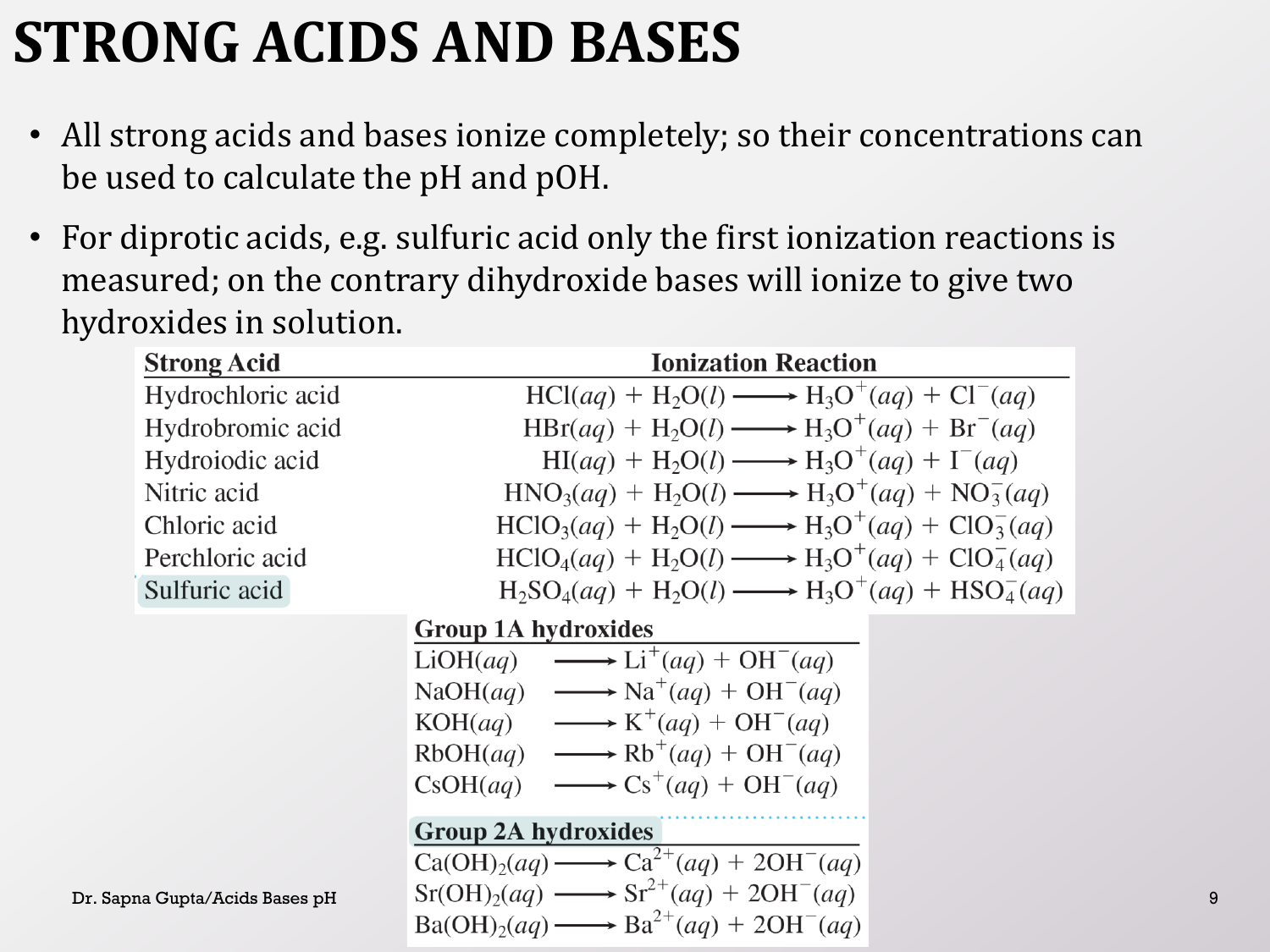#### **EXAMPLE**

• What is the pH of a 0.057 M solution of HBr?

**Solution**: HBr ionizes completely so the conc. of the acid can be used as  $\mathrm{H}_3\mathrm{O}^*$ . *Note: very low pH – strong acid.* 3  $=-log[H<sub>3</sub>O<sup>+</sup>]$  $pH = -log[0.057]$  $HBr(aq) + H_2O(l) \longrightarrow H_3O^{\dagger}(aq) + Br(aq)$ 

• What is the pOH of a solution of 0.034  $M$  solution of Ca(OH) $_2$ ?

pH = -log[H<sub>3</sub>O<sup>+</sup>]  
\nph = -log[0.057]  
\nph = 1.24 *Note: very low pH - strong acid.*  
\n• What is the pOH of a solution of 0.034 *M* solution of Ca(OH)<sub>2</sub>?  
\n**Solution:** Ca(OH)<sub>2</sub> ionizes to give 2 mols of OH<sup>+</sup>, so conc. has to be doubled.  
\nCa(OH)<sub>2</sub> (aq) 
$$
\longrightarrow
$$
 Ca<sup>2+</sup> (aq) + 2OH<sup>-</sup> (aq)  
\n[OH<sup>-</sup>] = 0.034 M Ca(OH)<sub>2</sub>x  $\frac{2 \text{ mol OH}^{-}}{1 \text{ mol Ca(OH)}_{2}}$   
\n[OH<sup>-</sup>] = 0.068 *M*  
\npOH = -log[OH<sup>-</sup>]  
\npOH = -log[0.068]  
\npOH = 1.17  
\nDr. Sappa Gupta/Acids Bases pH  
\n10